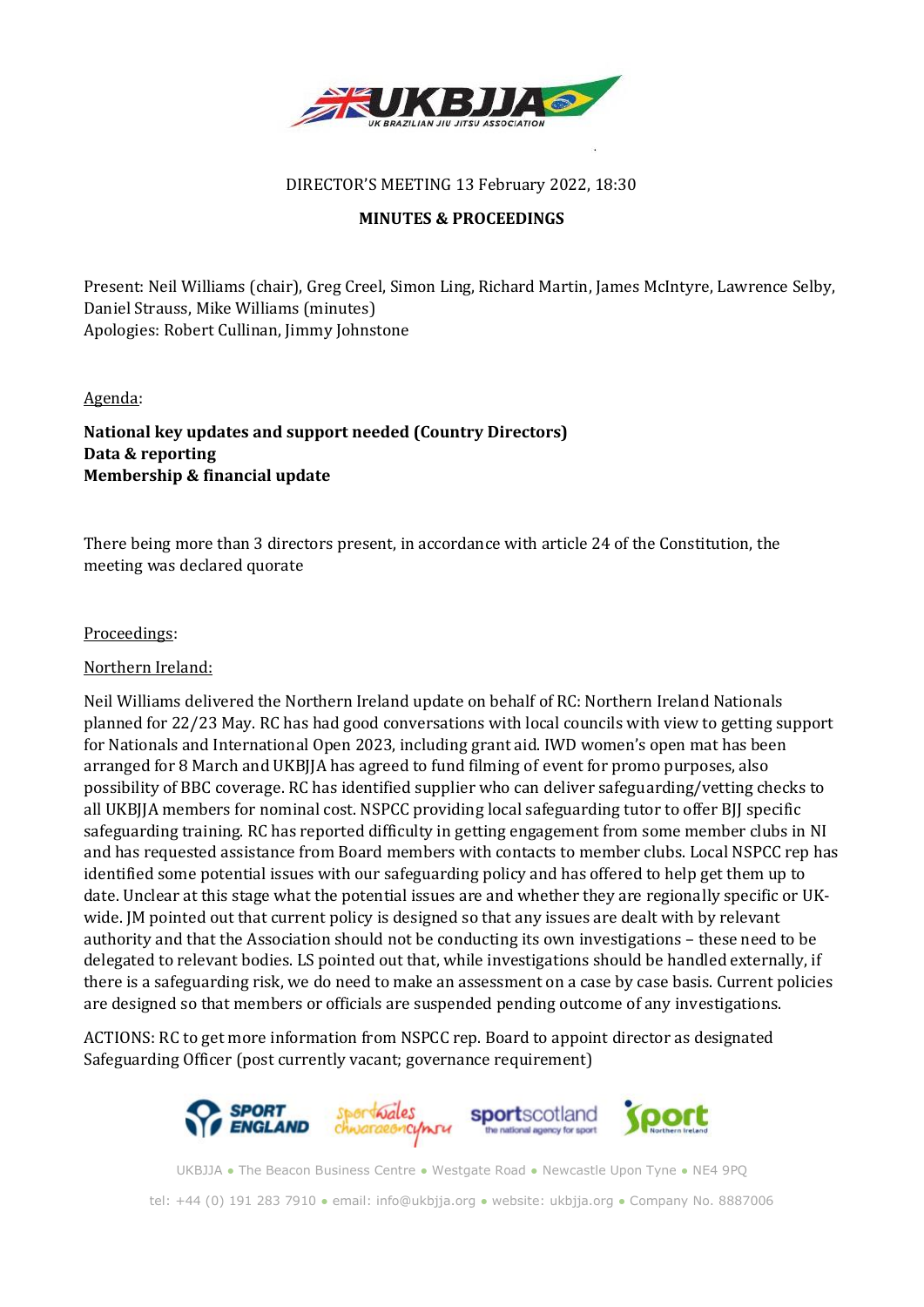

#### Wales:

Relatively quiet in Wales, due to local covid laws. GC and Omied Khakshour arranging dates for Kids Leagues and Welsh Nationals. GC had meeting with video streaming company, but costs prohibitive. Discussion around hardware needed to livestream our own events.

#### Scotland:

JM reported that Scottish Nationals date has had to be put back by one week die to venue cancelling booking. Everything else in hand. SSA are hopefully providing video service. Kids' League numbers not looking great, slight resistance from some gyms to travel to junior-only event. Hopefully a late rush will increase numbers.

#### England:

MW provided update on seminars organised by II – an LGBT+ seminar to mark international pride day and a women's seminar to support IWD. Will do a big promo/PR push for both events. Several new referee courses are being booked in (Newcastle and Manchester and more to come). MW reported that dialogue has been established with Active Partnerships – contact has been made at a local level with APs in Bristol and Manchester, but it is important to make contact with all APs as they will be critical in providing funds for clubs at a local level. Currently member clubs simply do not know where to go to access funds, therefore very important for Assoc. to work closely with APs across England.

#### Data Reporting:

Update 14 February membership report attached – see addendum. Good growth in members and member clubs, but questions remain around Sports Council data reporting requirements and whether we can fulfil those (e.g. demographic information). Furthermore, we have no very little data about participant numbers at standard member clubs (currently only 30% of member clubs have declared student numbers). NW clarified that the sports councils we have had contact with have not dictated what data we provide and are mostly interested in number of members clubs and number of individual members by country. However, to allow us to access NGB core funding, apply for projects funding and our clubs access local funding more granular level demographic data would be needed, specific to each country.

MW, SL, JM and NW had meeting/demo with Sport 80 re. membership database. MW has had conversations with Martialytics (new Smoothcomp partner), Sheep CRM and Coacha with a view to setting up demos. Coacha have said they are unable to provide solution. Membership Database to be put out to tender after demos.

NW pointed out that if we need to access funding for specific groups (e.g. disability) then we will need to evidence that (Sport NI also requires breakdown by religion)

All agreed again that membership data clarity and reporting is our biggest priority and association focus.

Financials:



UKBJJA ● The Beacon Business Centre ● Westgate Road ● Newcastle Upon Tyne ● NE4 9PQ £20k drop in year on year revenue due to pandemic. 2020/21 annual accounts being prepared now – likely to show small operating profit (£5k), despite

tel: +44 (0) 191 283 7910 ● email: info@ukbjja.org ● website: ukbjja.org ● Company No. 8887006 Quarterly management accounts (P&L, c[ashflow, balan](mailto:info@ukbjja.org)ce shee[t\) for 202](http://ukbjja.org/)1/22 will be ready soon.

sportscotland

**Sport**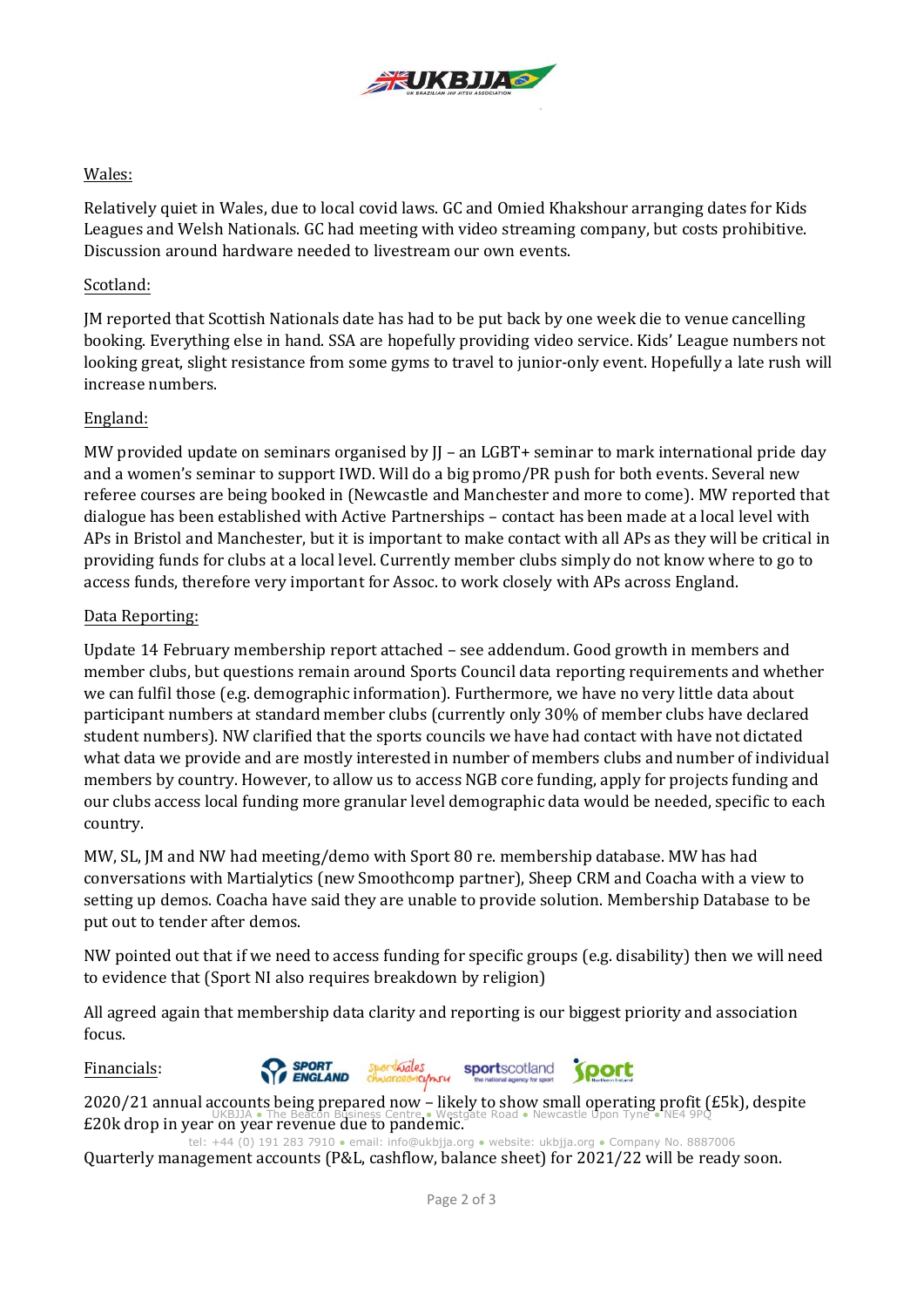

#### AOB:

DS expressed thanks to Association for organising the Nick Brooks Trophy for the International Open.

DS raised social media policy and question over how and where to release information on social media and policy around individual directors commenting/posting. Also suggested that it would be beneficial to introduce members to some of the people and personalities behind UKBJJA.

RM has proposed that we offer to support IBJJF and UAJJF with anti doping education and offering drug testing at UAE Grand Slam in March. LS raised issue of jurisdiction and whether pressure could be applied to outside organisations to ensure compliance. MW raised issue of education and stressed that UKADs approach is very focused on educating athletes before applying potential testing/sanctions.

SL has had conversation with Pete O'Shea about Crime Prevention initiative in London – possibility of funding for next FY

ACTIONS: Board to follow up on International Open, Trans Policy and Concussion Policy

There being no further business, the meeting was adjourned at 19:30



UKBJJA ● The Beacon Business Centre ● Westgate Road ● Newcastle Upon Tyne ● NE4 9PQ tel: +44 (0) 191 283 7910 ● email[: info@ukbjja.org](mailto:info@ukbjja.org) ● website[: ukbjja.org](http://ukbjja.org/) ● Company No. 8887006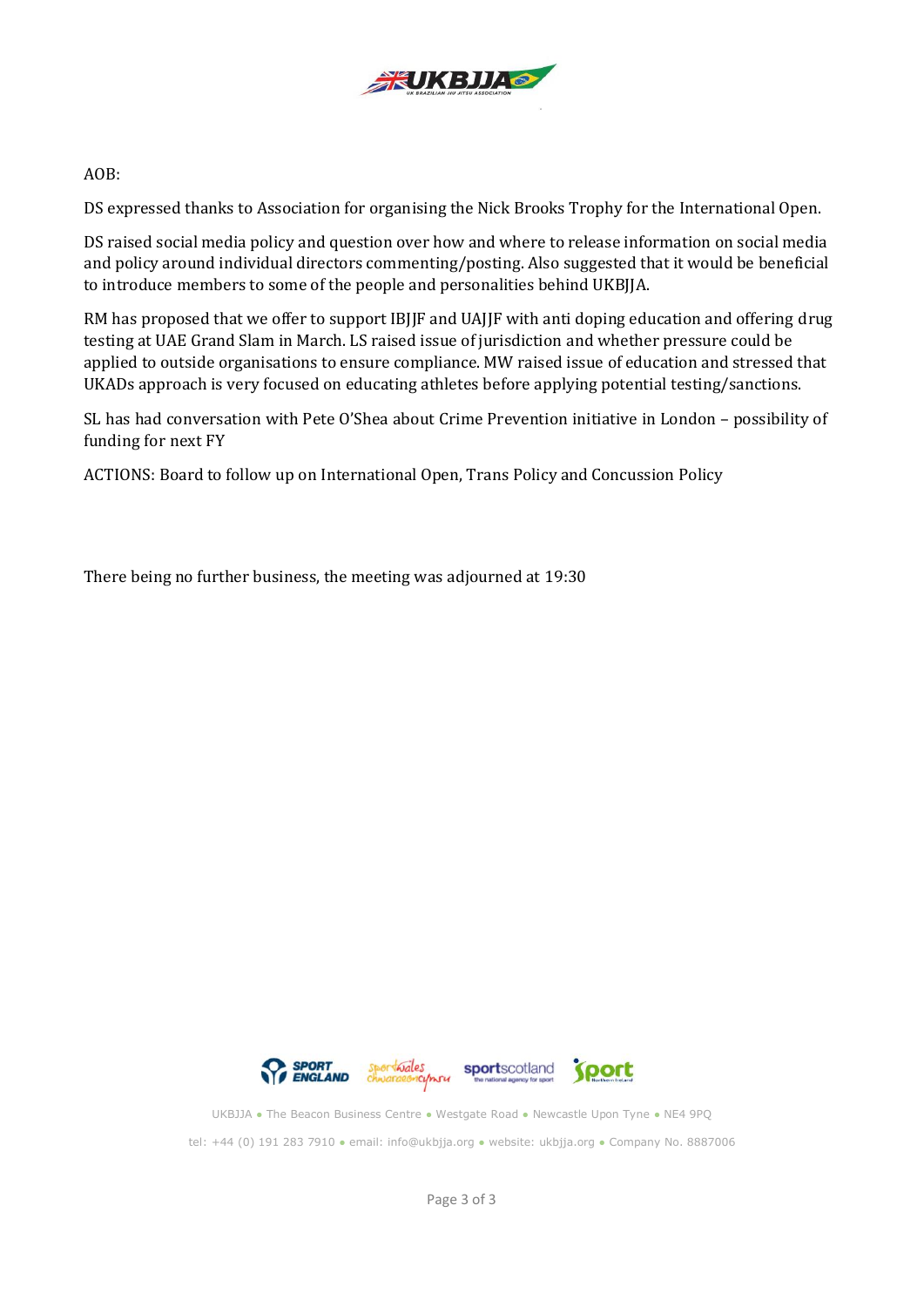

# Membership (@ 14 January 2022)

|                                     | @14<br>February<br>2022 | @8<br>January<br>2022 | @30<br>November<br>2021 | @20<br>October<br>2021 | @30 Sep<br>2020 | @30 Sep<br>2019 | @30 Sep<br>2018 | @20 Oct<br>2017 | @20 Oct<br>2016 |
|-------------------------------------|-------------------------|-----------------------|-------------------------|------------------------|-----------------|-----------------|-----------------|-----------------|-----------------|
| <b>Individual</b><br><b>Members</b> | 2630                    | 2591                  | 2460                    | 2505                   | 3344            | 4207            | 3506            | 3009            | 1475            |
| Associate<br>Members*               | 16801                   | 15459                 | 15488                   | 16353                  | 6900            |                 |                 |                 |                 |
| <b>TOTAL</b><br><b>INDIVIDUAL</b>   | 19424                   | 18050                 | 17948                   | 18858                  | 10244           |                 |                 |                 |                 |
| <b>Clubs</b>                        | 356                     | 345                   | 338                     | 332                    | 301             | 260             | 245             | 193             | 132             |

\*Associate Members: members represented by Bronze, Silver, Gold clubs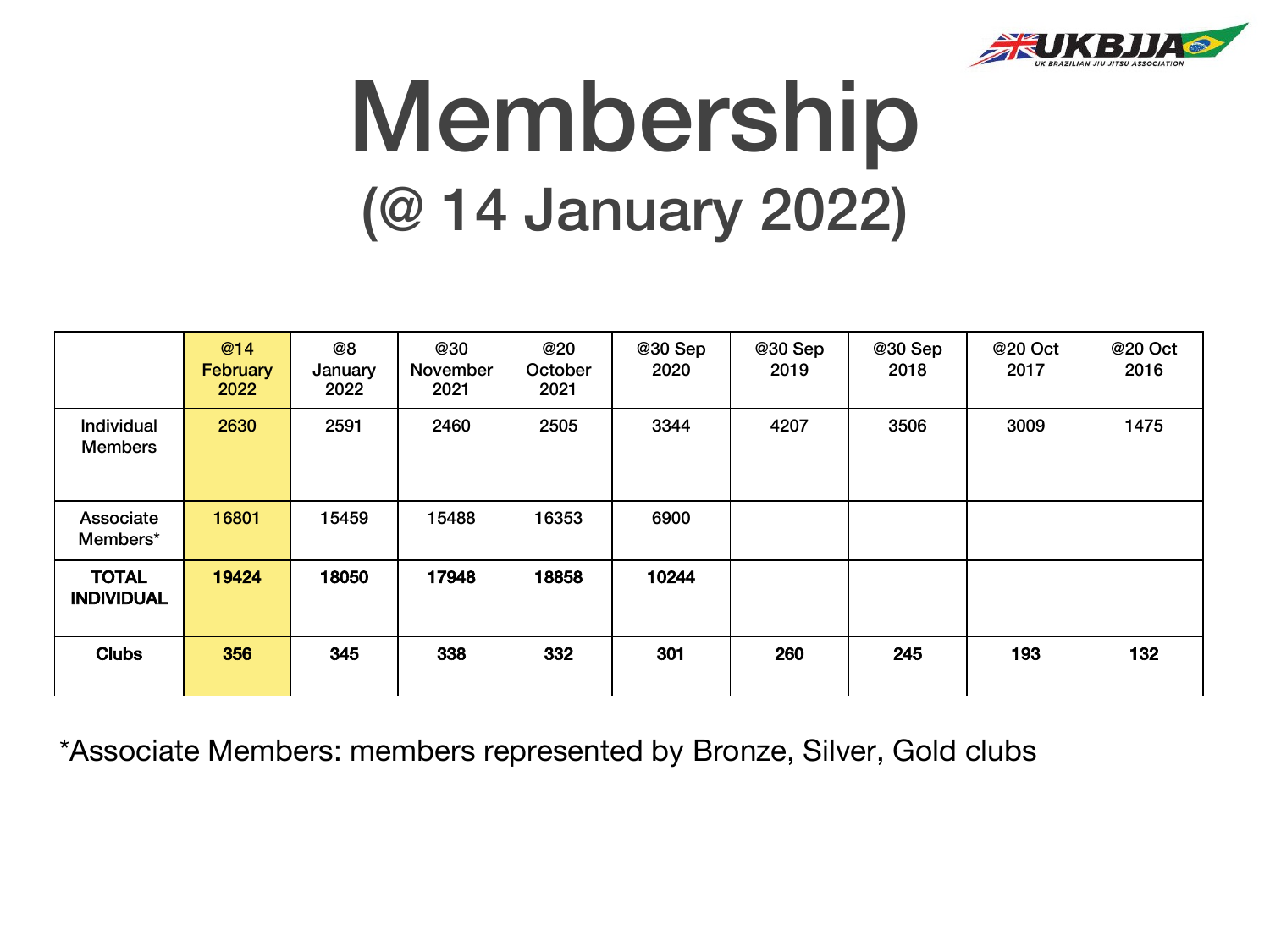

### Club Membership Breakdown

| <b>Clubs by Region England</b> |     | <b>Wales</b> | Scotland | Northern Ireland | Other | Гotal |
|--------------------------------|-----|--------------|----------|------------------|-------|-------|
| 14/02/2022                     | 286 | 29           | 19       | 19               | 3     | 356   |
| 08/01/2022                     | 278 | 26           | 20       | 18               | 3     | 345   |
| 30/11/2021                     | 270 | 26           | 21       | 18               | 3     | 338   |
| 20/10/2021                     | 267 | 26           | 19       | 17               | 3     | 332   |
| 30/09/2020                     | 244 | 24           | 13       | 17               | 3     | 301   |
| 05/09/2019                     | 209 | 20           | 12       | 14               |       | 256   |

| <b>Clubs by Plan</b> | <b>GOLD</b> | <b>SILVER</b> | <b>BRONZE</b> | <b>STANDARD</b> | <b>Total</b> |
|----------------------|-------------|---------------|---------------|-----------------|--------------|
| 14/02/2022           | 34          | 37            | 90            | <b>195</b>      | 356          |
| 08/01/2022           | 32          | 35            | 85            | 193             | 345          |
| 30/11/2021           | 32          | 36            | 82            | 188             | 338          |
| 20/10/2021           | 30          | 34            | 80            | 185             | 332          |
| 30/09/2020           | 6           | 9             | 26            | 260             | 301          |
| 05/09/2019           |             |               |               | 256             | 256          |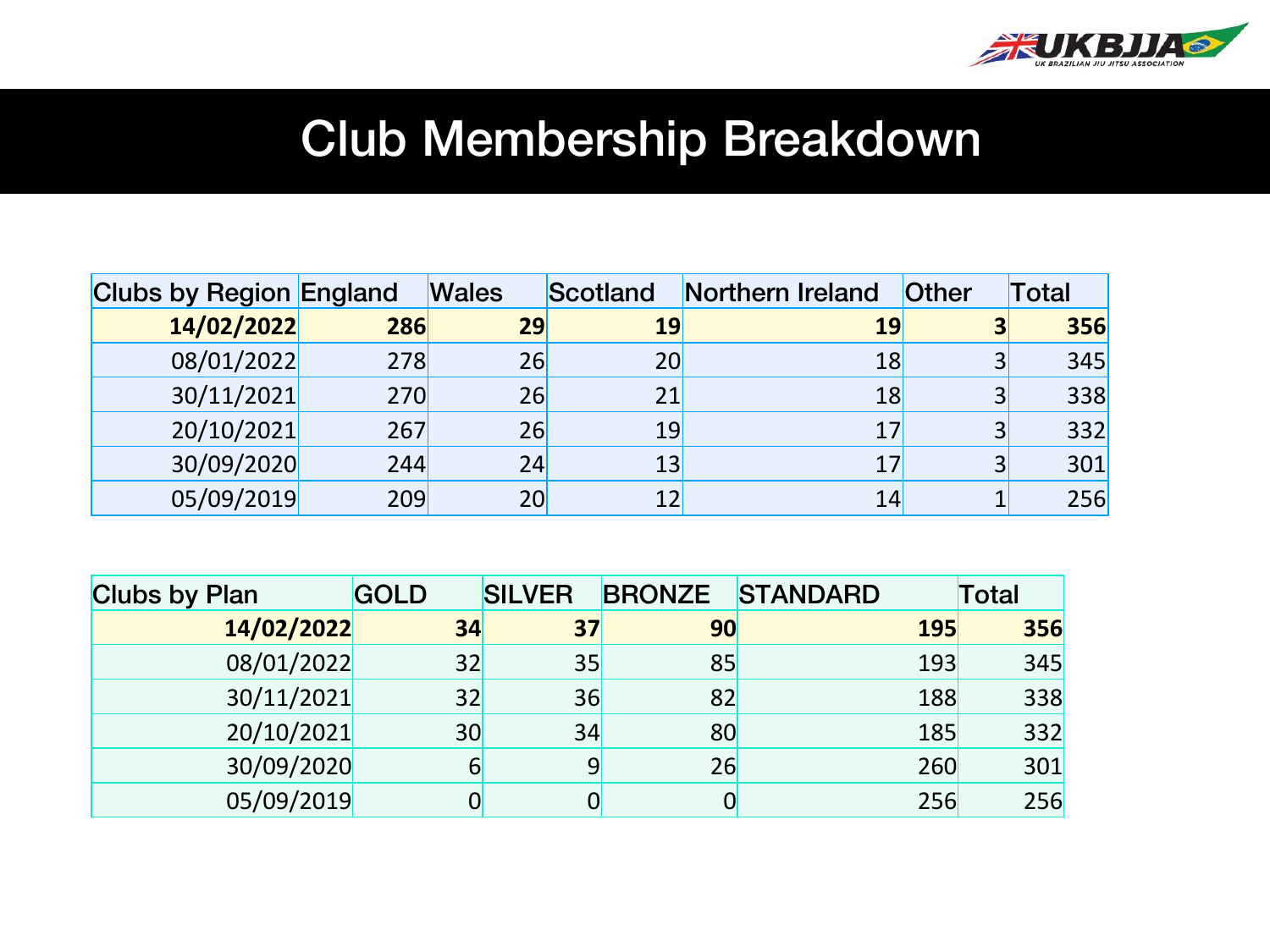

## Membership by age

Members by Age

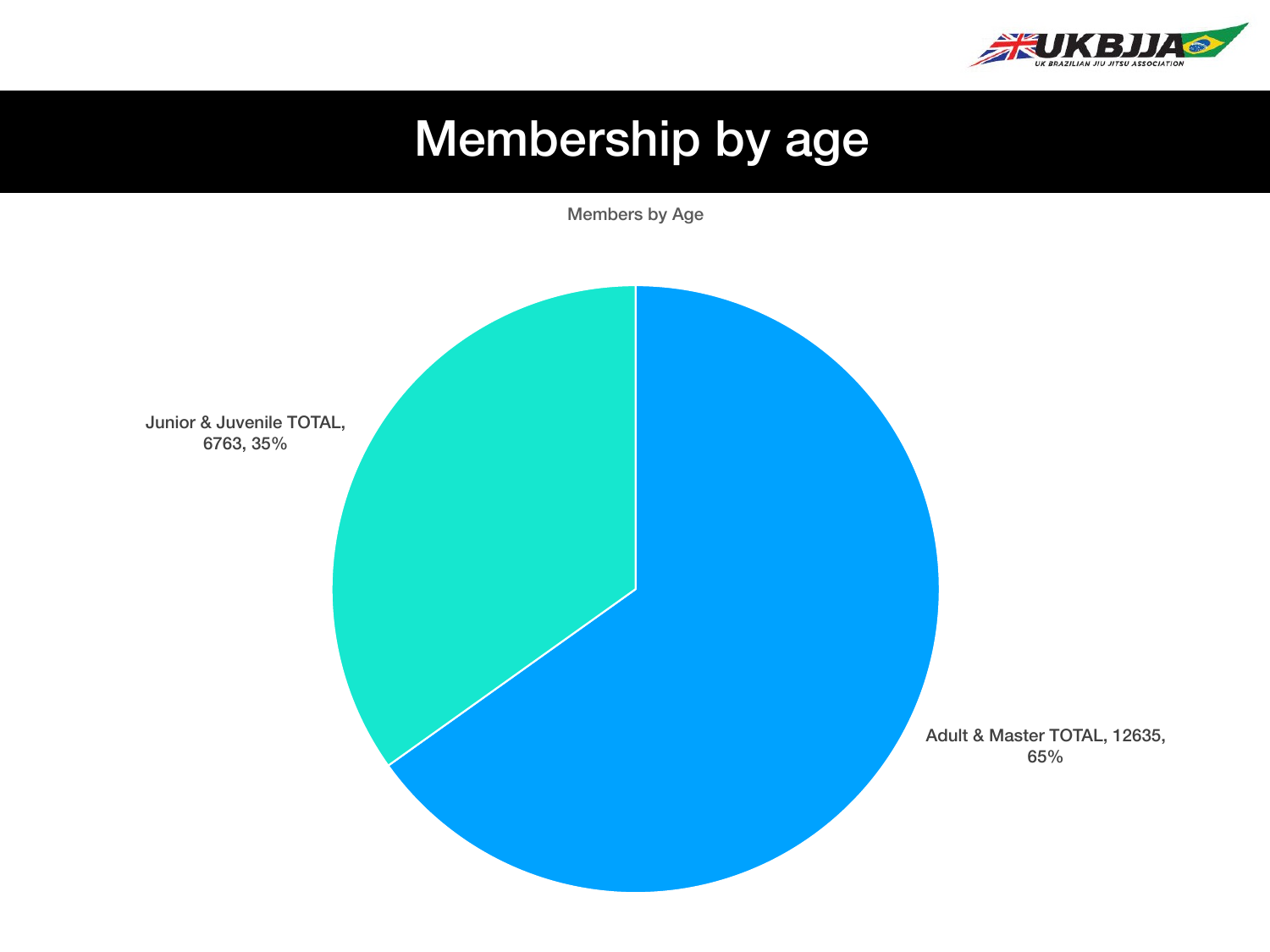

# Membership by gender

Members by Gender